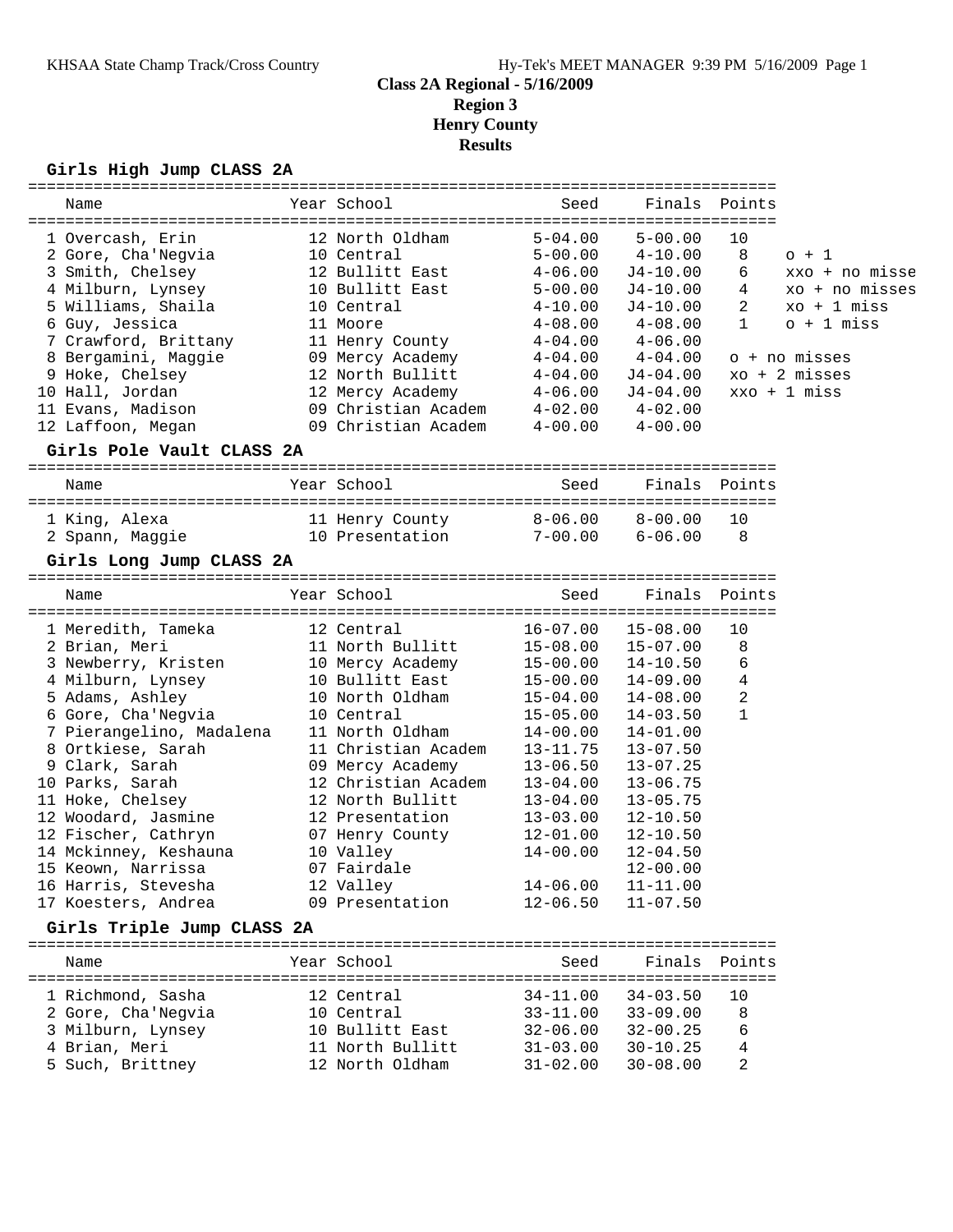## **Class 2A Regional - 5/16/2009 Region 3 Henry County Results**

## **....Girls Triple Jump CLASS 2A**

| 6 Smith, Chelsey<br>7 Ortkiese, Sarah<br>8 Hoke, Chelsey<br>9 Clark, Sarah<br>10 Esposito, Gabby<br>11 Biles, Casey<br>12 Weiss, Adrienne | 12 Bullitt East<br>11 Christian Academ<br>12 North Bullitt<br>09 Mercy Academy<br>11 North Oldham<br>09 Mercy Academy<br>11 Christian Academ | $28 - 09.50$<br>$30 - 10.00$<br>$27 - 10.75$<br>$27 - 03.00$<br>$25 - 02.00$<br>$26 - 10.50$<br>$26 - 08.00$ | $29 - 07.00$<br>$29 - 06.00$<br>$28 - 08.00$<br>$28 - 05.00$<br>$26 - 11.75$<br>$25 - 11.50$<br>$25 - 04.50$ | 1            |  |
|-------------------------------------------------------------------------------------------------------------------------------------------|----------------------------------------------------------------------------------------------------------------------------------------------|--------------------------------------------------------------------------------------------------------------|--------------------------------------------------------------------------------------------------------------|--------------|--|
| Girls Shot Put CLASS 2A                                                                                                                   |                                                                                                                                              |                                                                                                              |                                                                                                              |              |  |
| Name                                                                                                                                      | Year School                                                                                                                                  | Seed                                                                                                         | Finals                                                                                                       | Points       |  |
| 1 Stevens, Jackie                                                                                                                         | 11 Bullitt East                                                                                                                              | $38 - 03.00$                                                                                                 | $36 - 00.50$                                                                                                 | 10           |  |
| 2 Young, Lindey                                                                                                                           | 10 Bullitt East                                                                                                                              | $31 - 06.50$                                                                                                 | $32 - 02.00$                                                                                                 | 8            |  |
| 3 Overcash, Erin                                                                                                                          | 12 North Oldham                                                                                                                              | $30 - 09.00$                                                                                                 | $31 - 00.00$                                                                                                 | 6            |  |
| 4 Embry, Angela                                                                                                                           | 10 Moore                                                                                                                                     | $31 - 00.00$                                                                                                 | $30 - 08.00$                                                                                                 | 4            |  |
| 5 Finn, Royalty                                                                                                                           | 10 Central                                                                                                                                   | $29 - 00.00$                                                                                                 | $28 - 07.50$                                                                                                 | 2            |  |
| 6 Jones, Reagan                                                                                                                           | 09 Christian Academ                                                                                                                          | $27 - 09.00$                                                                                                 | $28 - 01.50$                                                                                                 | $\mathbf{1}$ |  |
| 7 Thompson, Shayna                                                                                                                        | 12 Valley                                                                                                                                    | $28 - 10.00$                                                                                                 | $27 - 06.00$                                                                                                 |              |  |
| 8 Crawley, Brooke                                                                                                                         | 12 North Oldham                                                                                                                              | $25 - 00.00$                                                                                                 | $25 - 09.00$                                                                                                 |              |  |
| 9 Glidewell, Brooke                                                                                                                       | 11 Christian Academ                                                                                                                          | $27 - 10.00$                                                                                                 | $25 - 05.00$                                                                                                 |              |  |
| 10 Lawson, Katie                                                                                                                          | 11 South Oldham                                                                                                                              | $25 - 11.00$                                                                                                 | $23 - 04.50$                                                                                                 |              |  |
| 11 Thomas, Karen                                                                                                                          | 12 Mercy Academy                                                                                                                             | $25 - 00.00$                                                                                                 | $22 - 04.50$                                                                                                 |              |  |
| 12 Stevens, Amelia                                                                                                                        | 12 Mercy Academy                                                                                                                             | $20 - 09.00$                                                                                                 | $22 - 00.00$                                                                                                 |              |  |
| 12 Goode, Whitley                                                                                                                         | 09 North Bullitt                                                                                                                             | $20 - 06.00$                                                                                                 | $22 - 00.00$                                                                                                 |              |  |
| 14 Doyle, Cynthia                                                                                                                         | 09 Western                                                                                                                                   | $21 - 06.00$                                                                                                 | $21 - 09.00$                                                                                                 |              |  |
| 15 Roberts, Star                                                                                                                          | 12 Valley                                                                                                                                    | $23 - 11.00$                                                                                                 | $19 - 09.50$                                                                                                 |              |  |
| 16 Stanley, Taylor                                                                                                                        | 09 Henry County                                                                                                                              | $19 - 05.00$                                                                                                 | $19 - 03.00$                                                                                                 |              |  |
| 17 Badouan, Karima                                                                                                                        | 11 South Oldham                                                                                                                              | $16 - 10.00$                                                                                                 | $16 - 03.50$                                                                                                 |              |  |
| Girls Discus Throw CLASS 2A                                                                                                               |                                                                                                                                              |                                                                                                              |                                                                                                              |              |  |
|                                                                                                                                           | Year School                                                                                                                                  | Seed                                                                                                         | Finals                                                                                                       | Points       |  |
| Name                                                                                                                                      |                                                                                                                                              |                                                                                                              |                                                                                                              |              |  |
| 1 Stevens, Jackie                                                                                                                         | 11 Bullitt East                                                                                                                              | $110 - 04$                                                                                                   | $112 - 07$                                                                                                   | 10           |  |
| 2 Glidewell, Brooke                                                                                                                       | 11 Christian Academ                                                                                                                          | $92 - 02$                                                                                                    | $90 - 10$                                                                                                    | 8            |  |
| 3 Larson, Franny                                                                                                                          | 10 North Oldham                                                                                                                              | $87 - 11$                                                                                                    | $83 - 06$                                                                                                    | 6            |  |
| 4 Goeing, Ashley                                                                                                                          | 12 North Bullitt                                                                                                                             | $84 - 09$                                                                                                    | $82 - 06$                                                                                                    | 4            |  |
| 5 Dilley, Christine                                                                                                                       | 12 North Bullitt                                                                                                                             | $89 - 01$                                                                                                    | $82 - 00$                                                                                                    | 2            |  |
| 6 Young, Lindey                                                                                                                           | 10 Bullitt East                                                                                                                              | $74 - 07$                                                                                                    | $77 - 00$                                                                                                    | $\mathbf 1$  |  |
| 7 Lawson, Katie                                                                                                                           | 11 South Oldham                                                                                                                              | 65-09                                                                                                        | $73 - 07$                                                                                                    |              |  |
| 8 Flecther, Mikeshia                                                                                                                      | 11 Central                                                                                                                                   | $72 - 00$                                                                                                    | $71 - 00$                                                                                                    |              |  |
| 9 Stevens, Amelia                                                                                                                         | 12 Mercy Academy                                                                                                                             | $60 - 08$                                                                                                    | $68 - 02$                                                                                                    |              |  |
| 10 Doyle, Cynthia                                                                                                                         | 09 Western                                                                                                                                   | $56 - 06$                                                                                                    | $62 - 10$                                                                                                    |              |  |
| 11 Thomas, Karen                                                                                                                          | 12 Mercy Academy                                                                                                                             | $53 - 06$                                                                                                    | $47 - 00.50$                                                                                                 |              |  |
| -- Jones, Reagan                                                                                                                          | 09 Christian Academ                                                                                                                          | $77 - 00$                                                                                                    | FOUL                                                                                                         |              |  |
| -- Gibson, Lucy                                                                                                                           | 10 North Oldham                                                                                                                              | $67 - 00$                                                                                                    | FOUL                                                                                                         |              |  |
| -- Embry, Angela                                                                                                                          | 10 Moore                                                                                                                                     | $70 - 00$                                                                                                    | FOUL                                                                                                         |              |  |
| Boys High Jump CLASS 2A                                                                                                                   |                                                                                                                                              |                                                                                                              |                                                                                                              |              |  |
| Name                                                                                                                                      | Year School                                                                                                                                  | Seed<br>===============================                                                                      | Finals                                                                                                       | Points       |  |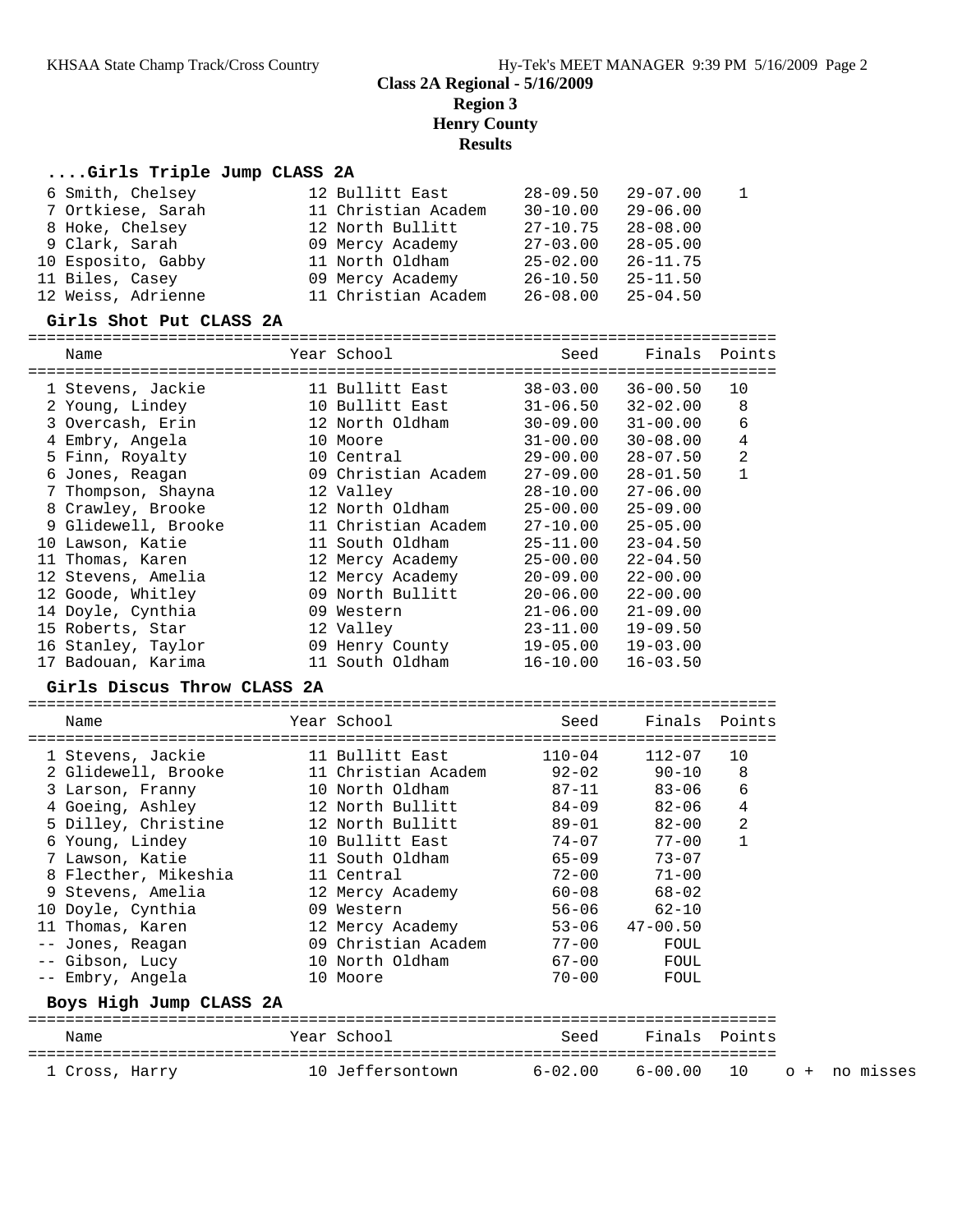#### **Class 2A Regional - 5/16/2009**

**Region 3**

**Henry County**

**Results**

#### **....Boys High Jump CLASS 2A**

| 2 Polson, Grant          | 12 Bullitt East                     | $5 - 10.00$ | $5 - 10.00$   | 8            | xxo + no miss            |
|--------------------------|-------------------------------------|-------------|---------------|--------------|--------------------------|
| 3 Thomas, Justin         | 10 Moore                            | $5 - 08.00$ | $5 - 08.00$   | 5.           | o + no misses            |
| 3 Graham, Osiah          | 12 Central                          | $5 - 08.00$ | $5 - 08.00$   | 5            | $o + no$ misses          |
| 5 Singleton, Jared       | 11 Henry County                     | $5 - 06.00$ | $5 - 06.00$   | 2            | o+ no misses             |
| 6 McAtee, Marvin         | 11 Fairdale                         | $6 - 02.00$ | J5-06.00      | $\mathbf{1}$ | $o + no$ misses          |
| 7 Thompson, Mike         | 09 South Oldham                     | $5 - 08.00$ | J5-06.00      |              | $xo + no$ misses         |
| 8 Risher, Andrew         | 09 Christian Academ                 | $5 - 06.00$ | $5 - 04.00$   |              | o + no misses            |
| 9 Dillard, Russell       | 12 Jeffersontown                    | $5 - 08.00$ | J5-04.00      |              | $o + 2$ misses           |
| 10 Mitchell, Zach        | 09 North Oldham                     | 5-06.00     | J5-04.00      |              | $xxo + 2 \text{ misses}$ |
| -- French, Sean          | 10 Christian Academ                 |             | ΝH            |              |                          |
| Boys Pole Vault CLASS 2A | =================================== |             |               |              |                          |
| Name                     | Year School                         | Seed        | Finals Points |              |                          |
| 1 Farmer, Travis         | 11 Henry County                     | 11-06.00    | $12 - 00.00$  | 10           |                          |
| 2 Singleton, Jared       | 11 Henry County                     | $9 - 06.00$ | $10 - 06.00$  | 8            |                          |
| 3 Blinkhorn, Jon         | 12 Christian Academ                 | 9-00.00     | 8-06.00       | 6            |                          |
| 4 Rogers, Caleb          | 12 Christian Academ                 | 8-06.00     | $8 - 00.00$   | 4            |                          |
|                          |                                     |             |               |              |                          |

#### **Boys Long Jump CLASS 2A**

================================================================================ Name Year School Seed Finals Points

| 1 Dunbar, Kevon     | 10 Central          |              | $20 - 02.00$ $20 - 02.00$ | 10           |                  |
|---------------------|---------------------|--------------|---------------------------|--------------|------------------|
| 2 Bolden, Diaz      | 11 Central          |              | $18-08.00$ $18-10.00$     | 8            |                  |
| 3 Polson, Grant     | 12 Bullitt East     |              | 18-10.50 18-04.75         | 6            |                  |
| 4 Kearney, Kodey    | 12 Bullitt East     |              | 20-09.50 18-03.50         | 4            | $2nd \ 18'03.5"$ |
| 5 Love, Caleb       | 10 Christian Academ | 19-06.00     | J18-03.50                 | 2            | 2nd 18'00.5"     |
| 6 Byar, BJ          | 09 South Oldham     |              | $17-07.50$ $17-10.25$     | $\mathbf{1}$ |                  |
| 7 Walker, Dale      | 11 Spencer County   |              | $18 - 01.25$ $17 - 05.00$ |              |                  |
| 8 Reynolds, Charlie | 09 South Oldham     |              | $17-07.50$ $17-02.00$     |              |                  |
| 9 Newberry, Robert  | 10 Jeffersontown    |              | $18 - 10.00$ $17 - 00.00$ |              |                  |
| 9 Craig, Nelson     | 10 Valley           |              | $18 - 10.75$ $17 - 00.00$ |              |                  |
| 11 Puga, Aurelio    | 11 North Bullitt    |              | $17-06.00$ $16-01.00$     |              |                  |
| 12 Singleton, Jared | 11 Henry County     |              | $14-08.75$ $15-09.50$     |              |                  |
| 13 Toogood, Dion    | 12 Fairdale         |              | $18-09.00$ $15-07.00$     |              |                  |
| 14 Miller, Keith    | 09 North Bullitt    |              | $16 - 10.00$ $15 - 05.50$ |              |                  |
| 15 Simmons, Kenneth | 10 Western          | 16-10.50     | 15-04.00                  |              |                  |
| 16 Patterson, Will  | 10 North Oldham     | $14 - 11.00$ | $15 - 02.50$              |              |                  |
| 17 Jones, Eddie     | 07 Henry County     |              | $12 - 08.00$ $14 - 05.00$ |              |                  |
| 18 Yanke, Carson    | 09 North Oldham     |              | $16-07.00$ $14-02.25$     |              |                  |
| -- Dillard, Russell | 12 Jeffersontown    | $19 - 07.00$ | FOUL                      |              |                  |
|                     |                     |              |                           |              |                  |

#### **Boys Triple Jump CLASS 2A**

| Name                | Year School      | Seed         | Finals Points |                |
|---------------------|------------------|--------------|---------------|----------------|
| 1 Dunbar, Kevon     | 10 Central       | $38 - 11.00$ | $44 - 00.50$  | 1 O            |
| 2 Polson, Grant     | 12 Bullitt East  | $39 - 11.00$ | $39 - 08.50$  | 8              |
| 3 Carr, Micheal     | 10 Shawnee       | $42 - 00.00$ | $39 - 03.50$  | 6              |
| 4 Newberry, Robert  | 10 Jeffersontown | $38 - 07.00$ | $38 - 02.50$  | $\overline{4}$ |
| 5 Dillard, Russell  | 12 Jeffersontown | $39 - 03.00$ | $38 - 02.00$  | 2              |
| 6 Anderson, Stephen | 10 South Oldham  | $35 - 08.00$ | $36 - 07.00$  |                |
|                     |                  |              |               |                |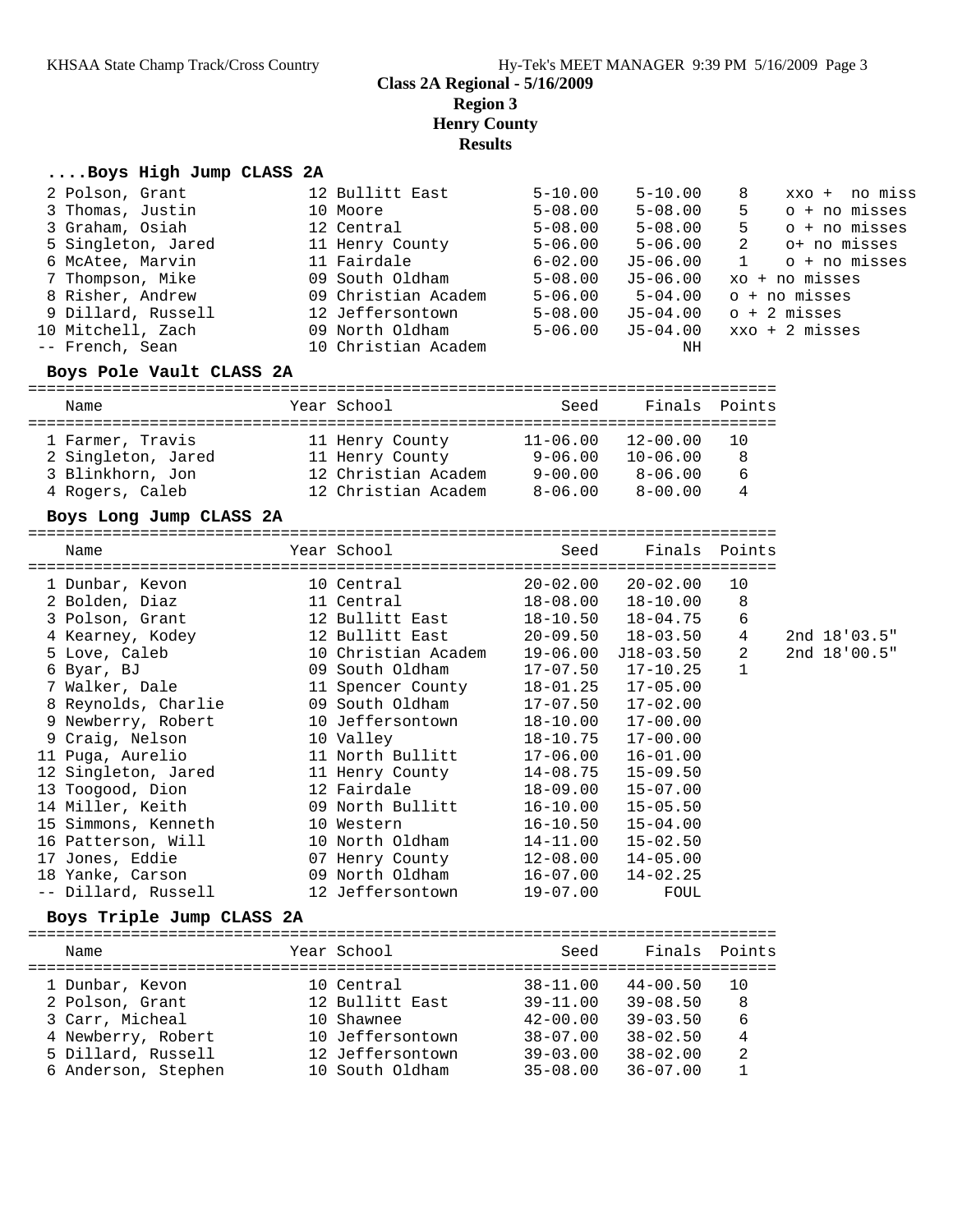### **Class 2A Regional - 5/16/2009 Region 3 Henry County Results**

### **....Boys Triple Jump CLASS 2A**

| 7 Purvis, Mitch     | 11 Christian Academ | $37 - 03.00$ | $36 - 02.00$ |
|---------------------|---------------------|--------------|--------------|
| 8 Fox, Santino      | 11 Central          | $33 - 00.00$ | $35 - 06.50$ |
| 9 Reynolds, Charlie | 09 South Oldham     | $36 - 10.00$ | $35 - 06.00$ |
| 10 French, Sean     | 10 Christian Academ | $35 - 01.00$ | $35 - 03.00$ |

#### **Boys Shot Put CLASS 2A**

================================================================================

Name The Year School Seed Finals Points ================================================================================

| 1 Godby, Max        | 11 Christian Academ     | 45-04.00     | $46 - 11.00$ | 10             |
|---------------------|-------------------------|--------------|--------------|----------------|
| 2 Gooch, Spencer    | 12 North Oldham         | $45 - 01.50$ | $46 - 00.00$ | 8              |
| 3 Bozarth, Michael  | 12 Bullitt East         | 45-03.00     | 45-10.50     | 6              |
| 4 Simmons, Kelvin   | 12 Fairdale <b>Marc</b> | 44-03.00     | 44-00.50     | $\overline{4}$ |
| 5 Carter, David     | 12 Fairdale <b>Marc</b> | 43-02.00     | 42-09.00     | 2              |
| 6 Fowler, Sean      | 12 Bullitt East         | 35-06.50     | $39 - 02.50$ | $\mathbf{1}$   |
| 7 Houchens, Ryan    | 12 South Oldham         | 43-06.50     | $38 - 09.00$ |                |
| 8 Bryant, Evan      | 11 Moore                | 30-00.00     | $38 - 06.00$ |                |
| 9 Manion, Brian     | 11 Moore                | 41-00.00     | $38 - 05.50$ |                |
| 10 Renaud, Cameron  | 09 North Oldham         | 40-03.50     | $38 - 01.00$ |                |
| 11 Caster, Josh     | 10 Spencer County       | $33 - 03.00$ | $35 - 02.50$ |                |
| 12 Tennyson, Jordon | 12 Central              | 38-00.00     | $34 - 10.50$ |                |
| 13 Blount, Jonny    | 10 Christian Academ     | $39 - 03.50$ | $34 - 06.00$ |                |
| 14 Pigram, Justin   | 11 Henry County         | 37-03.50     | $34 - 05.00$ |                |
| 15 Dulin, Martin    | 11 Valley               | 39-00.00     | $34 - 04.00$ |                |
| 16 Brown, Greg      | 12 North Bullitt        | 32-01.00     | $33 - 06.50$ |                |
| 17 Cook, Austin     | 10 Spencer County       | 33-11.00     | $33 - 06.00$ |                |
| 18 Green, Kevan     | 10 Jeffersontown        | 38-06.00     | $33 - 04.00$ |                |
| 19 Satchwell, Josh  | 12 Henry County         | 32-02.00     | $30 - 01.00$ |                |
| 20 Freeman, Chase   | 09 North Bullitt        | 28-09.00     | $28 - 09.00$ |                |
| 21 Avery, Chris     | 10 Western              | $34 - 00.00$ | $27 - 07.00$ |                |

#### **Boys Discus Throw CLASS 2A**

| ==============                            |                                                                                                               | ===================== |                        |                |
|-------------------------------------------|---------------------------------------------------------------------------------------------------------------|-----------------------|------------------------|----------------|
| Name                                      | Year School and the School and the School                                                                     | Seed                  | Finals Points          |                |
| 1 Bozarth, Michael                        | 12 Bullitt East                                                                                               | 141-07                | 136-05                 | 10             |
| 2 Troutman, Trevor 69 Bullitt East 118-06 |                                                                                                               |                       | 118-06                 | 8              |
| 3 Houchens, Ryan                          |                                                                                                               |                       | $117 - 08$             | 6              |
| 4 Gooch, Spencer                          | 12 North Oldham                                                                                               | $132 - 03$            | $115 - 09$             | $\overline{4}$ |
| 5 Renaud, Cameron                         | 09 North Oldham                                                                                               | 125-09                | $113 - 10$             | $\overline{a}$ |
| 6 English, Tyler                          | 09 Christian Academ                                                                                           | $120 - 09$            | $110 - 05$             | $\mathbf{1}$   |
| 7 Green, Kevan                            | 10 Jeffersontown                                                                                              | $104 - 09$            | $108 - 00$             |                |
| 8 Brown, Greq                             | 12 North Bullitt                                                                                              | $115 - 07$            | $104 - 09$             |                |
| 9 Tennyson, Jordon                        | 12 Central and the state of the state of the state of the state of the state of the state of the state of the | $109 - 00$            | $101 - 07$             |                |
| 10 Wilson, Matthew                        | 10 Christian Academ                                                                                           | $110 - 10$            | $100 - 01$             |                |
| 11 Gelnett, Tyler                         | 11 South Oldham                                                                                               |                       | $101 - 01$ 99-09       |                |
| 12 Simmons, Kelvin                        | 12 Fairdale                                                                                                   | $94-10$ 94-10         |                        |                |
| 13 Carter, David                          | 12 Fairdale <b>Marc</b>                                                                                       |                       | $92 - 02$ 94-09        |                |
| 14 Satchwell, Josh                        | 12 Henry County                                                                                               |                       | $97 - 00$ 92-07        |                |
| 15 Cook, Austin                           | 10 Spencer County                                                                                             | $84 - 00$             | 89-01                  |                |
| 16 Manion, Brian                          | 11 Moore                                                                                                      | $80 - 00$             | 87-11                  |                |
| 17 Pickard, John                          | 11 Moore                                                                                                      |                       | $70 - 00$ 87-02        |                |
| 18 Pigram, Justin                         | 11 Henry County                                                                                               |                       | 85-00 86-05            |                |
| 19 Gentry, John                           | 10 North Bullitt                                                                                              |                       | $79 - 01$ $83 - 02.50$ |                |
|                                           |                                                                                                               |                       |                        |                |